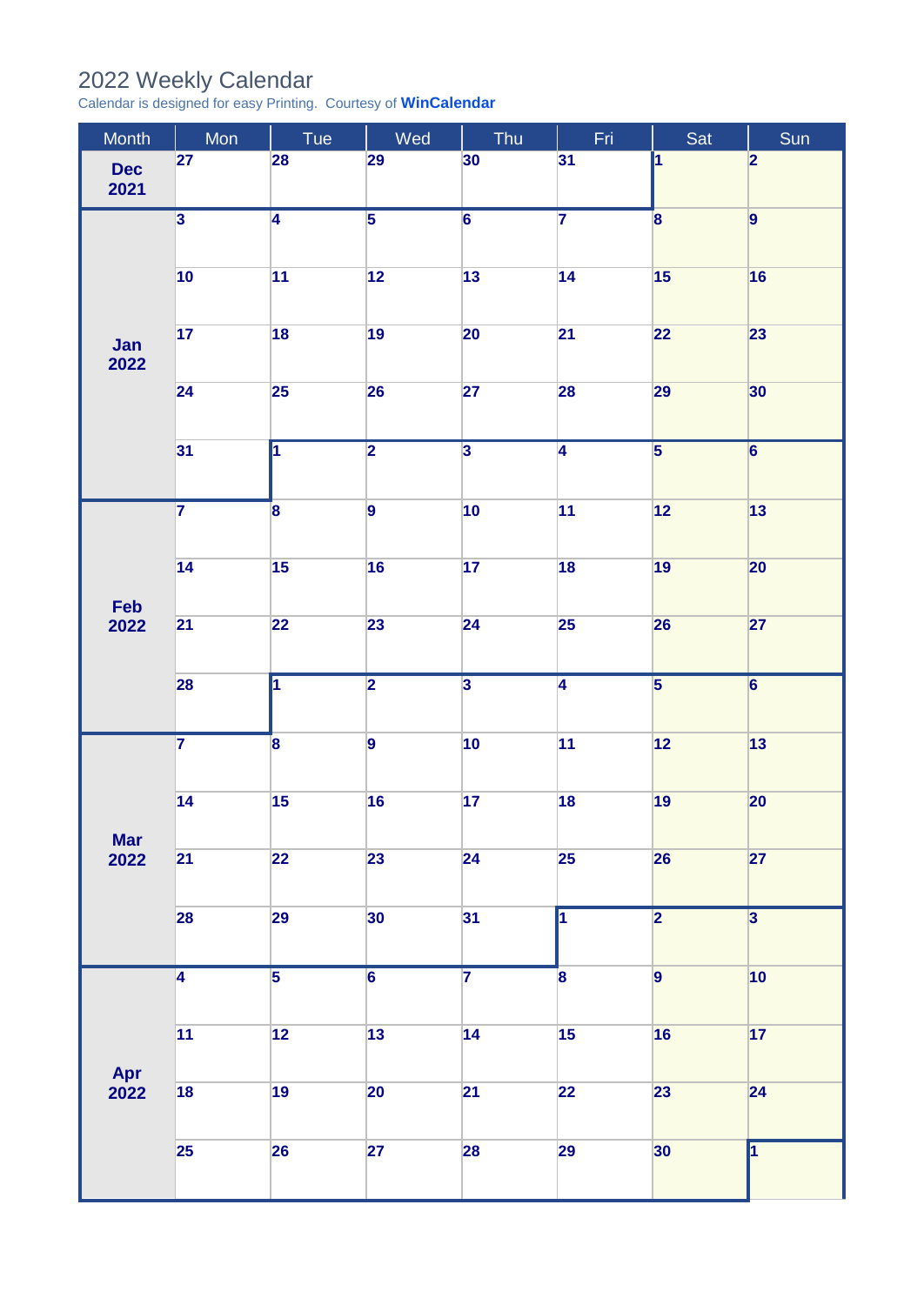| Month              | Mon                     | Tue                     | Wed                     | Thu                     | Fri                     | Sat                     | Sun                     |
|--------------------|-------------------------|-------------------------|-------------------------|-------------------------|-------------------------|-------------------------|-------------------------|
| <b>May</b><br>2022 | $\overline{\mathbf{2}}$ | $\overline{\mathbf{3}}$ | 4                       | $\overline{\mathbf{5}}$ | $\overline{6}$          | $\overline{7}$          | 8                       |
|                    | $\overline{9}$          | 10                      | 11                      | 12                      | 13                      | 14                      | 15                      |
|                    | 16                      | 17                      | 18                      | 19                      | $20\overline{)}$        | 21                      | 22                      |
|                    | 23                      | 24                      | 25                      | 26                      | 27                      | 28                      | 29                      |
|                    | 30                      | 31                      | $\overline{1}$          | $\overline{2}$          | $\overline{\mathbf{3}}$ | $\overline{4}$          | $\overline{\mathbf{5}}$ |
| Jun<br>2022        | $\overline{6}$          | $\overline{\mathbf{7}}$ | $\overline{\mathbf{8}}$ | $\vert$ 9               | 10                      | 11                      | $\boxed{12}$            |
|                    | 13                      | 14                      | 15                      | 16                      | 17                      | 18                      | 19                      |
|                    | 20                      | $\overline{21}$         | 22                      | 23                      | 24                      | 25                      | 26                      |
|                    | 27                      | 28                      | 29                      | 30                      | $\overline{\mathbf{1}}$ | $\overline{\mathbf{2}}$ | $\overline{\mathbf{3}}$ |
| Jul<br>2022        | $\overline{4}$          | $\overline{\mathbf{5}}$ | $\overline{6}$          | $\overline{7}$          | $\overline{\mathbf{8}}$ | $\vert$ 9               | 10                      |
|                    | 11                      | 12                      | $\overline{13}$         | 14                      | 15                      | 16                      | 17                      |
|                    | 18                      | 19                      | 20                      | 21                      | 22                      | 23                      | 24                      |
|                    | 25                      | 26                      | 27                      | 28                      | 29                      | 30                      | 31                      |
| Aug<br>2022        | $\overline{1}$          | $\overline{\mathbf{2}}$ | $\overline{3}$          | $\overline{4}$          | $\overline{5}$          | $\overline{\mathbf{6}}$ | $\overline{7}$          |
|                    | $\overline{\mathbf{8}}$ | $\overline{9}$          | 10                      | 11                      | $\overline{12}$         | 13                      | 14                      |
|                    | 15                      | 16                      | 17                      | 18                      | 19                      | 20                      | 21                      |
|                    | 22                      | 23                      | 24                      | 25                      | 26                      | 27                      | 28                      |
|                    | 29                      | 30                      | 31                      | <b>T</b>                | $\overline{\mathbf{2}}$ | $\overline{\mathbf{3}}$ | $\overline{4}$          |
| <b>Sep</b><br>2022 | $\overline{\mathbf{5}}$ | $\overline{6}$          | $\overline{\mathbf{7}}$ | $\overline{\mathbf{8}}$ | $\overline{9}$          | 10                      | 11                      |